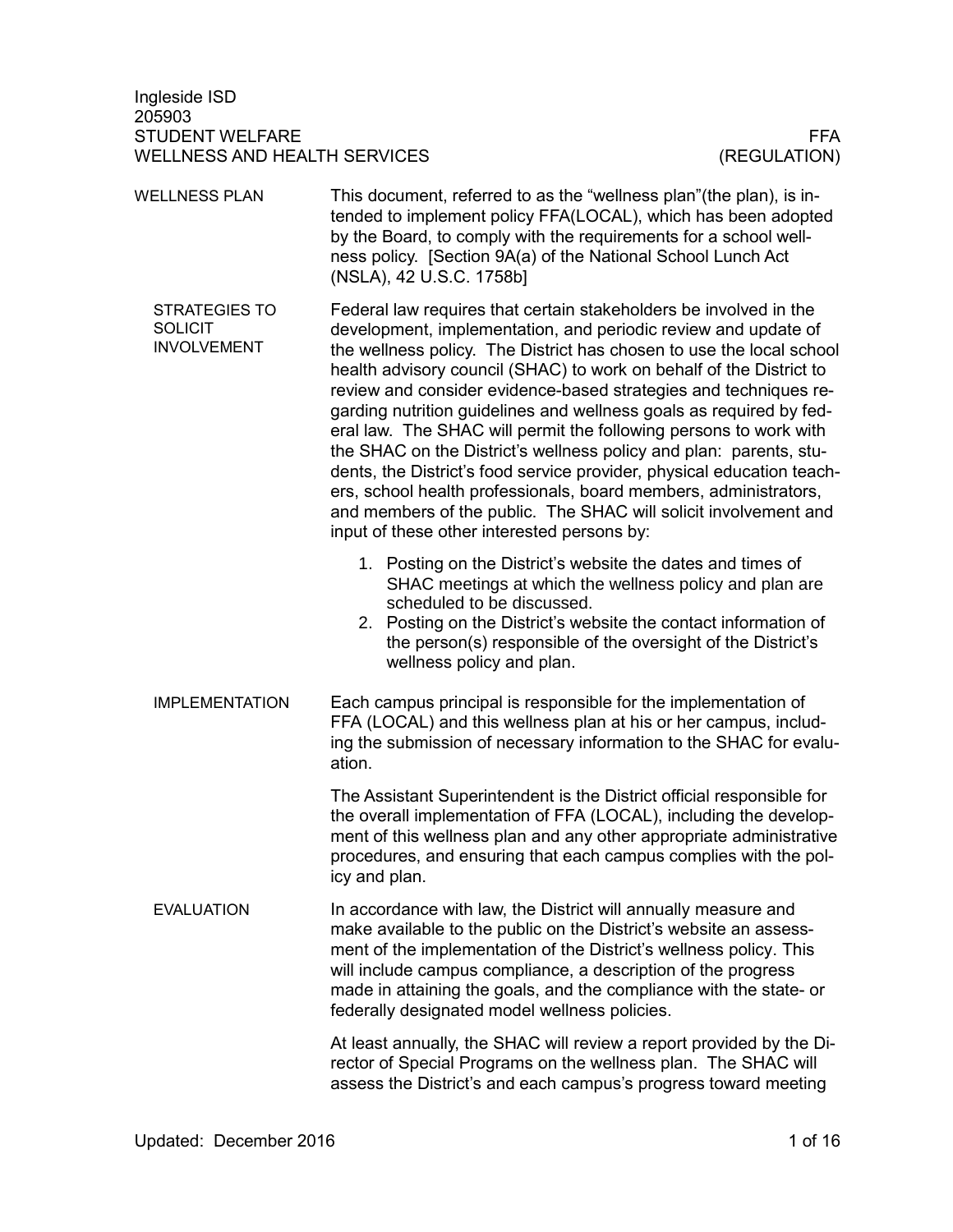Ingleside ISD 205903 STUDENT WELFARE FFA<br>WELLNESS AND HEALTH SERVICES (REGULATION) WELLNESS AND HEALTH SERVICES

|                                       | the goals of the policy and plan by reviewing District- and campus-<br>level activities and events tied to the wellness program.                                                                                                                                                                                                                                                                                                                                  |  |  |
|---------------------------------------|-------------------------------------------------------------------------------------------------------------------------------------------------------------------------------------------------------------------------------------------------------------------------------------------------------------------------------------------------------------------------------------------------------------------------------------------------------------------|--|--|
| <b>PUBLIC</b><br><b>NOTIFICATION</b>  | To comply with the legal requirement to inform and update the pub-<br>lic about the content and implementation of the local wellness pol-<br>icy, the District will maintain a Nutrition and Wellness page on its<br>website to document information and activity related to the school<br>wellness policy, including:                                                                                                                                            |  |  |
|                                       | 1.<br>A copy of the wellness policy [FFA(LOCAL)];                                                                                                                                                                                                                                                                                                                                                                                                                 |  |  |
|                                       | 2.<br>A copy of this wellness plan, with dated revisions;                                                                                                                                                                                                                                                                                                                                                                                                         |  |  |
|                                       | 3.<br>Notice of any Board revisions to policy FFA(LOCAL);                                                                                                                                                                                                                                                                                                                                                                                                         |  |  |
|                                       | 4.<br>Notice of any SHAC meeting at which the wellness policy or<br>corresponding documents are scheduled to be discussed;                                                                                                                                                                                                                                                                                                                                        |  |  |
|                                       | 5.<br>The SHAC's annual report on the District's wellness policy<br>and plan; and                                                                                                                                                                                                                                                                                                                                                                                 |  |  |
|                                       | 6.<br>Any other relevant information.                                                                                                                                                                                                                                                                                                                                                                                                                             |  |  |
| <b>RECORDS</b><br><b>RETENTION</b>    | Records regarding the District's wellness policy will be retained in<br>accordance with law and the District's records management pro-<br>gram. Questions may be directed to the Business Manager, the<br>District's designated records management officer.                                                                                                                                                                                                       |  |  |
| <b>GUIDELINES AND</b><br><b>GOALS</b> | The following SHAC approved provisions describe the District's nu-<br>trition guidelines and activities and objectives to implement the<br>Board-adopted wellness goals in policy FFA(LOCAL).                                                                                                                                                                                                                                                                     |  |  |
| <b>NUTRITION</b><br><b>GUIDELINES</b> | All District campuses participate in the United States Department<br>of Agriculture's (USDA's) child nutrition programs, including the Na-<br>tional School Lunch Program (NSLP) and the School Breakfast<br>Program (SBP). Federal law requires that the District establish nu-<br>trition guidelines for foods made available on each campus that are<br>consistent with the federal standards and that promote student<br>health and reduce childhood obesity. |  |  |
|                                       | The District's nutrition guidelines are to ensure all foods and bever-<br>ages sold, otherwise made available, or marketed to students dur-<br>ing the school day adhere to all federal regulations and guidance<br>and are designed to promote student health and reduce childhood<br>obesity.                                                                                                                                                                   |  |  |
| <b>FOODS SOLD</b>                     |                                                                                                                                                                                                                                                                                                                                                                                                                                                                   |  |  |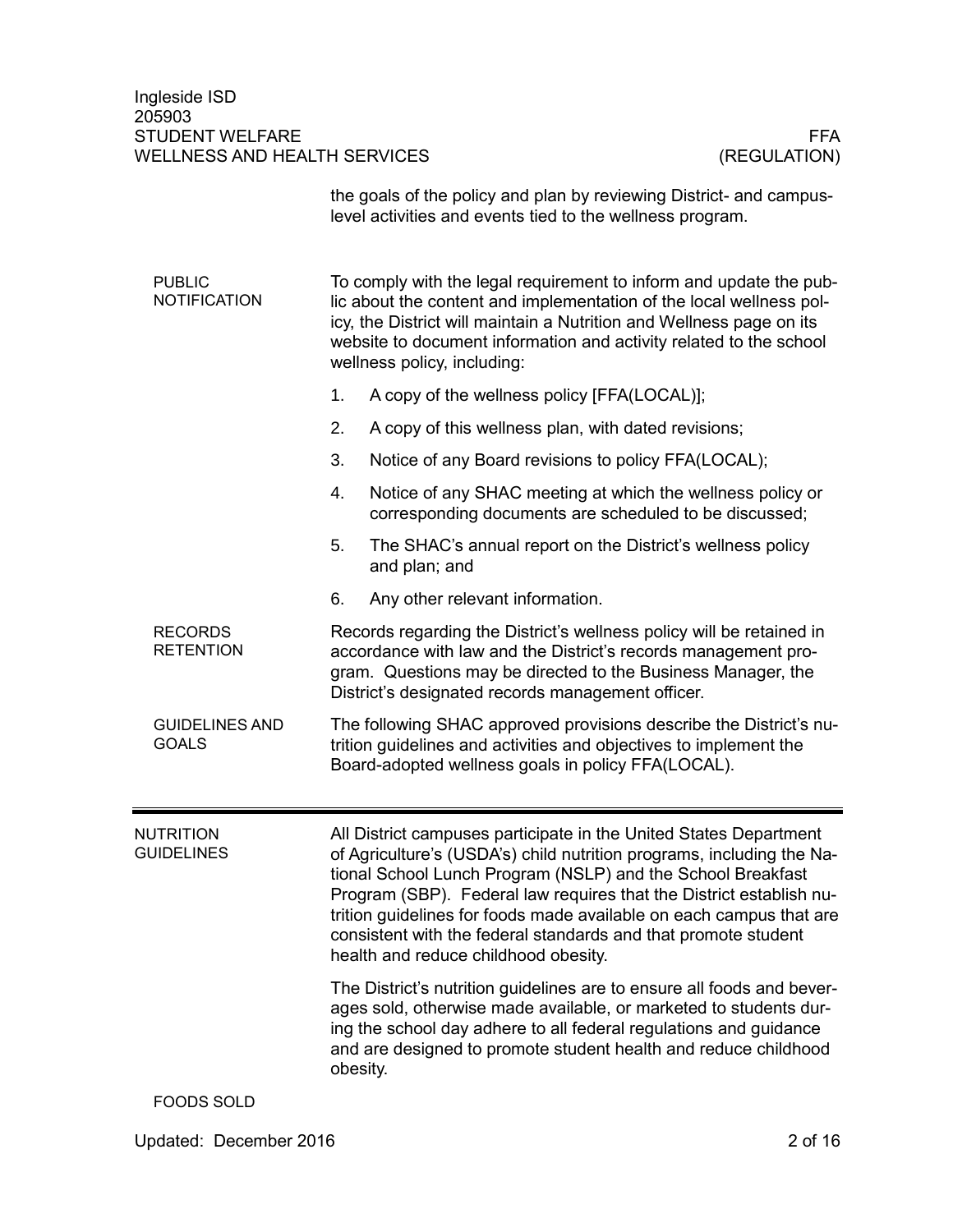The District will comply with federal requirements for reimbursable meals. For other foods and beverages sold to students during the school day, the District will comply with the federal requirements for competitive foods. Competitive foods and beverages are not part of the regular meal programs and occur through sales such as a la carte options or vending machines. For purposes of this plan, these requirements will be referred to as "Smart Snacks" standards or requirements. The following websites have information regarding meal and Smart Snacks requirements:

- [http://www.fns.usda.gov/school-meals/nutrition-standards](http://www.fns.usda.gov/school-meals/nutrition-standards-school-meals)[school-meals](http://www.fns.usda.gov/school-meals/nutrition-standards-school-meals)
- [http://www.fns.usda.gov/healthierschoolday/tools-schools-fo](http://www.fns.usda.gov/healthierschoolday/tools-schools-focusing-smart-snacks)[cusing-smart-snacks](http://www.fns.usda.gov/healthierschoolday/tools-schools-focusing-smart-snacks)
- <http://www.squaremeals.org/Publications/Handbooks.aspx>

**Elementary School Campuses** are NOT allowed to sell any types of food items to students during the school day. Food items sold by the cafeteria are the only food sales allowable at Elementary campuses.

**Middle and High School Campuses** may sell food items under the following conditions:

- No Chewing Gum or Soft Drinks will be sold.
- MIDDLE SCHOOLS may NOT sell 30 minutes before or after meal periods anywhere on campus.
- HIGH SCHOOLS may NOT sell during meal periods in areas where reimbursable meals are served and/or consumed.

State rules adopted by the Texas Department of Agriculture (TDA) allow an exemption to the Smart Snacks requirements for up to six days per year per campus when a food or beverage is sold as part of a District fundraiser. [See CO (LEGAL)] EXCEPTION— **FUNDRAISERS** 

> The District will not allow exempted fundraisers; all fundraisers will include non-food items, foods that meet the Smart Snacks standards, or foods that are not intended to be consumed at school.

#### FOODS MADE AVAILABLE

There are currently no federal requirements for foods or beverages made available to students during the school day. The District will comply with state law, which allows a parent or grandparent to pro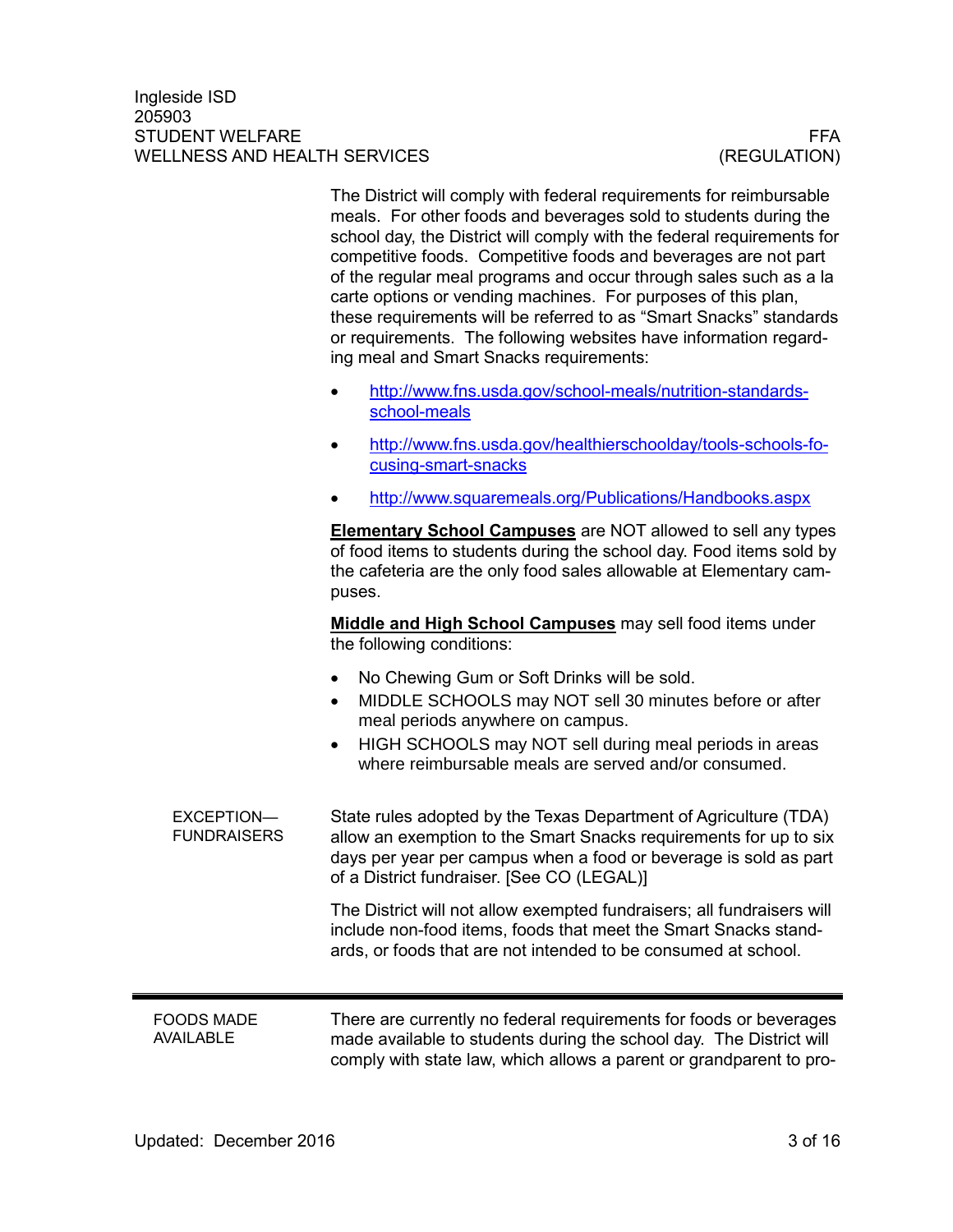vide a food product of his or her choice to classmates of the person's child or grandchild on the occasion of the student's birthday or to children at a school-designated function. [See CO(LEGAL)]

In addition, the District has established the following local guidelines on foods and beverages made available to students:

**SAFETY AND SANITATION OF FOOD ITEMS**: It is recommended that food items given or sold to students be prepackaged.

## **FOODS ITEMS GIVEN AWAY DURING THE SCHOOL DAY**:

- **PARENTS:** Parents may choose the types of foods they send to school for their own child's consumption.
- **CAMPUS CELEBRATIONS**: Foods may be given to students at three (3) approved school campus parties/events. The events need to be documented before the school year begins. The campus will retain records for these approved events for local compliance.
- **STUDENT BIRTHDAY OR OTHER CELEBRATIONS:**  Foods may be given to students at these types of celebrations at the discretion of the school principal. These events may not be held in the cafeteria during serving times unless the food is purchased from the cafeteria. It is highly recommended that such parties be scheduled after the end of the class's lunch period so that these celebrations will not replace a nutritious lunch.

# **FOOD ITEMS FOR INSTRUCTIONAL PURPOSES:**

• Foods may be used for instructional purposes. Foods used in lab activities should not be eaten following science experiments.

The District will measure compliance with the nutrition guidelines by reviewing meal reimbursement submissions from the child nutrition department to the TDA, reviewing foods and beverages that are sold in competition with the regular school meals, reviewing items sold as part of approved District fundraisers, and monitoring the types of foods and beverages made available to students during the school day. MEASURING **COMPLIANCE**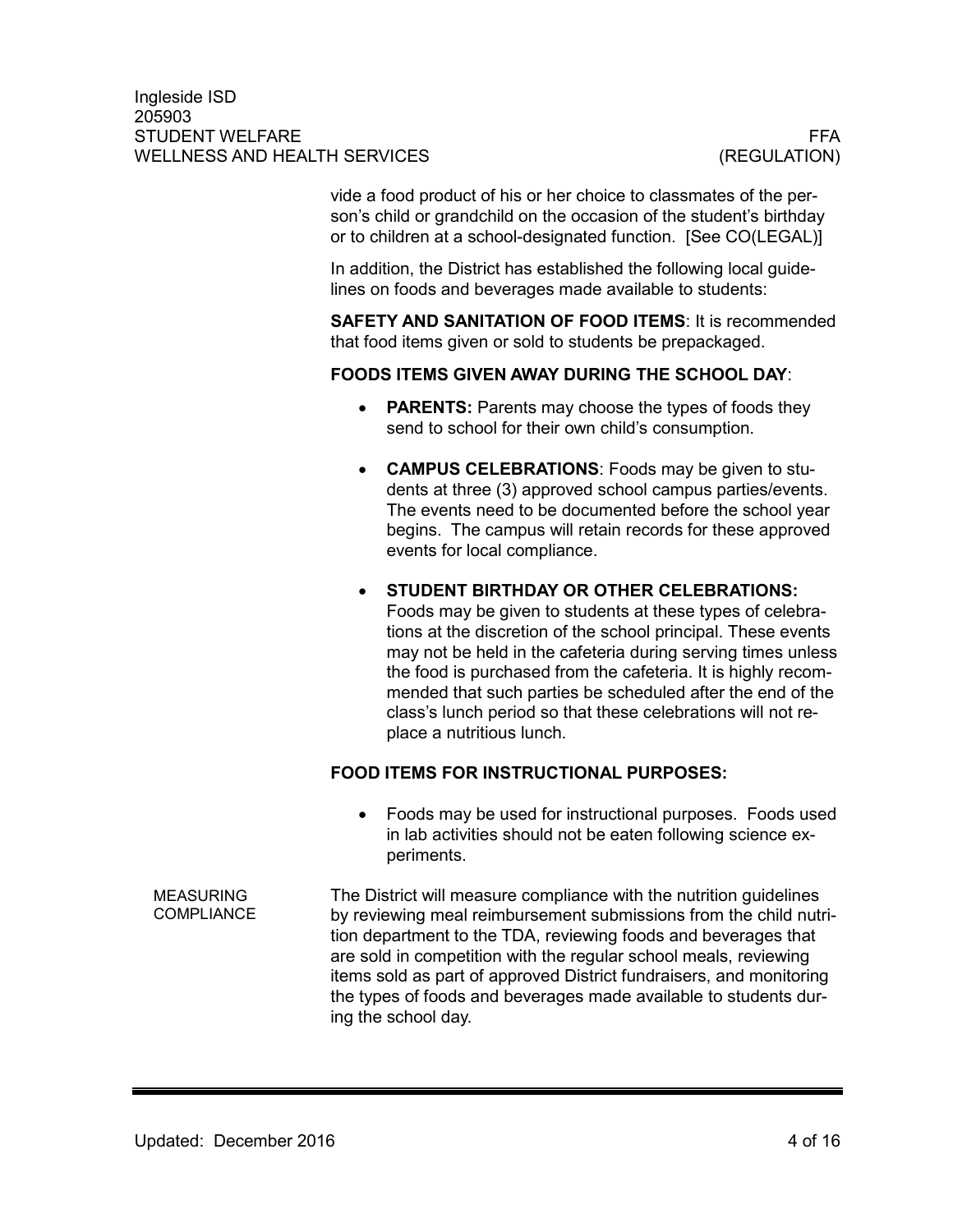| NUTRITION<br>PROMOTION | Federal law requires that the District establish goals for nutrition<br>promotion in its wellness policy. The District's nutrition promotion<br>activities will encourage participation in the National School Lunch<br>Program, the School Breakfast Program, and any supplemental<br>food and nutrition programs offered by the District. |
|------------------------|---------------------------------------------------------------------------------------------------------------------------------------------------------------------------------------------------------------------------------------------------------------------------------------------------------------------------------------------|
|                        | In accordance with FFA (LOCAL), the District has established the                                                                                                                                                                                                                                                                            |

following goal(s) for nutrition promotion.

**GOAL:** The District's food service staff, teachers, and other District personnel shall **promote healthy nutrition messages** in cafeterias, appropriate classrooms, and other appropriate settings.

# **Objective 1: The District will involve district personnel to promote healthy nutrition messages.**

| <b>Action Steps</b>                                                                         | <b>Methods for Measuring Implementation</b>                                                               |
|---------------------------------------------------------------------------------------------|-----------------------------------------------------------------------------------------------------------|
| Produce information for staff, parents, and                                                 | Baseline or benchmark data points:                                                                        |
| students that provides healthy school nutri-<br>tion messages to promote healthy nutrition. | The manner in which the information is<br>provided                                                        |
|                                                                                             | Resources needed:                                                                                         |
|                                                                                             | Disseminate information to administra-<br>tors at monthly meetings and provide<br>electronically to staff |
|                                                                                             | Time and funding                                                                                          |
|                                                                                             | Obstacles:                                                                                                |
|                                                                                             | Information does not always reach the<br>staff or they fail to read the information                       |

**Objective 2: The District will maintain participation in federal child nutrition programs throughout the school year.**

| <b>Action Steps</b>                                                                                                                | <b>Methods for Measuring Implementation</b>                                                                                      |
|------------------------------------------------------------------------------------------------------------------------------------|----------------------------------------------------------------------------------------------------------------------------------|
| Provide Free and Reduced Application to all<br>students in the district in the first week of<br>school to encourage participation. | Baseline or benchmark data points:<br>Participation rates in federal child nutri-<br>tion programs throughout the school<br>year |
|                                                                                                                                    | Resources needed:                                                                                                                |
|                                                                                                                                    | Gather, develop, and desegregate in-<br>$\bullet$<br>formation to students and parents                                           |
|                                                                                                                                    | Time and funding                                                                                                                 |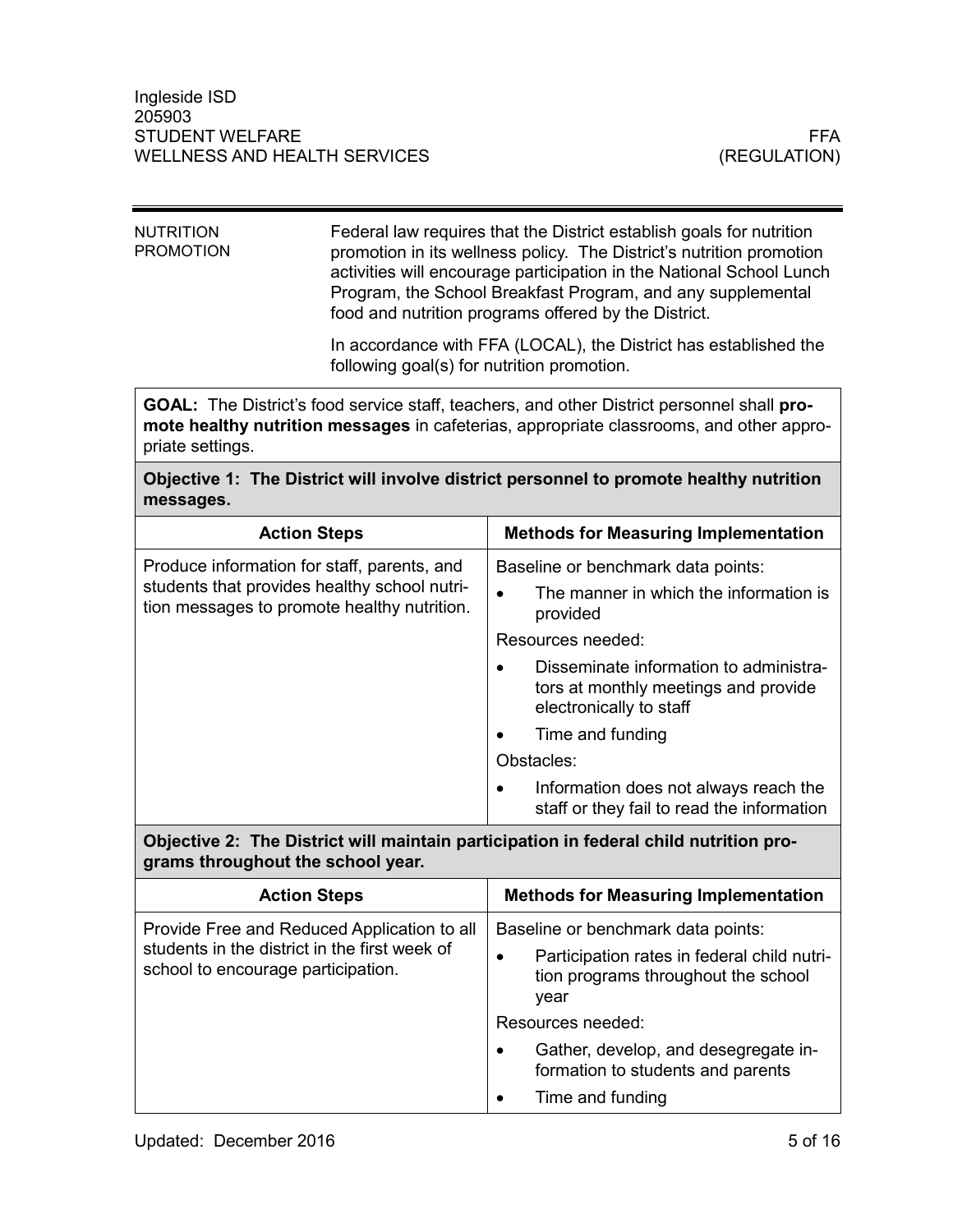|  |           | Obstacles:                                                                                                                                                          |
|--|-----------|---------------------------------------------------------------------------------------------------------------------------------------------------------------------|
|  |           | Negative perceptions of school meals                                                                                                                                |
|  | ٠         | Information does not always reach the<br>parents                                                                                                                    |
|  | $\bullet$ | Parents may choose not to disclose in-<br>formation related to income level or<br>family information to determine eligibil-<br>ity for free or reduced-priced meals |
|  | $\bullet$ | Parents may not complete application<br>timely for verification                                                                                                     |
|  |           |                                                                                                                                                                     |

**GOAL:** The District shall **share educational nutrition information** with families and the general public to promote healthy nutrition choices and positively influence the health of students.

## **Objective 1: The District may inform families in the community regarding supplemental food and nutrition programs.**

| <b>Action Steps</b>                         | <b>Methods for Measuring Implementation</b>                              |
|---------------------------------------------|--------------------------------------------------------------------------|
| Summer meal program.                        | Baseline or benchmark data points:                                       |
| On line menus found on the district website | Identify food access programs                                            |
| site.                                       | Resources needed:                                                        |
|                                             | Each Campus Principal/Counselor<br>partners with community organizations |
|                                             | Post applicable information on District<br>wellness website              |
|                                             | Time and funding                                                         |
|                                             | Obstacles:                                                               |
|                                             | Limited resources and organizations                                      |

## **Objective 2: Provide the monthly breakfast and lunch menus along with selected nutritional information.**

| <b>Action Steps</b>                                         | <b>Methods for Measuring Implementation</b>                                                                                    |
|-------------------------------------------------------------|--------------------------------------------------------------------------------------------------------------------------------|
| Ensure process is in place for menus to be.<br>distributed. | Baseline or benchmark data points:<br>The manner in which the menus and<br>$\bullet$<br>nutrition information are communicated |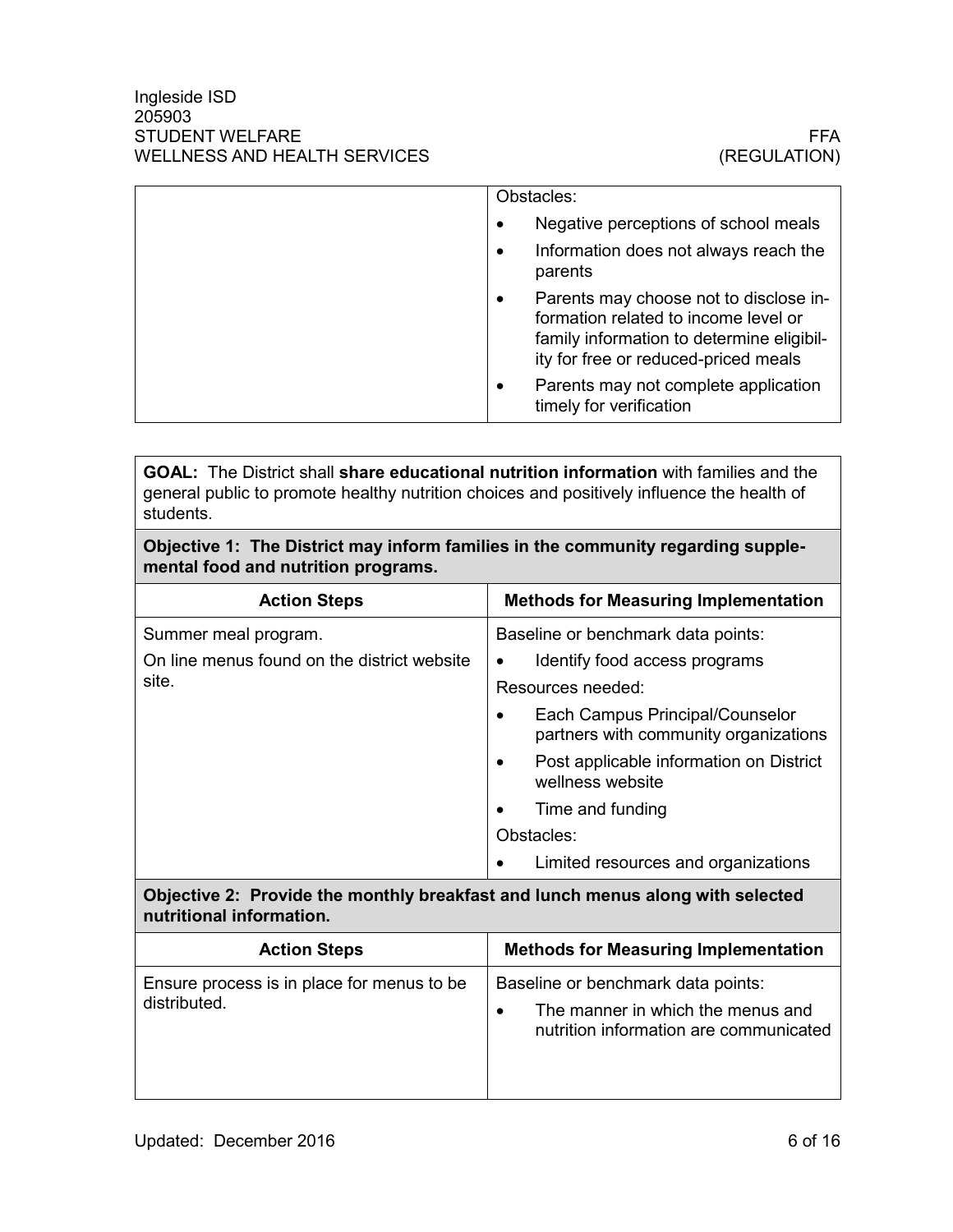| Resources needed:                                                                                                                                                  |
|--------------------------------------------------------------------------------------------------------------------------------------------------------------------|
| District website                                                                                                                                                   |
| District staff to copy and distribute the<br>$\bullet$<br>menus for elementary level students to<br>take home and secondary staff for<br>posting within classrooms |
| District staff or students to make morn-<br>ing announcements regarding lunch<br>menu                                                                              |
| Time and funding                                                                                                                                                   |
| Obstacles:                                                                                                                                                         |
| All nutritional information may not be<br>available                                                                                                                |
| Not all families have internet access                                                                                                                              |

**GOAL:** The District shall ensure that food and beverage **advertisements** accessible to students during the school day **depict only products that meet the federal guidelines** for meals and competitive foods.

| Objective 1: Advertisements of food products will be Smart Snacks compliant.                                                                                                                               |                                                                   |  |
|------------------------------------------------------------------------------------------------------------------------------------------------------------------------------------------------------------|-------------------------------------------------------------------|--|
| <b>Action Steps</b>                                                                                                                                                                                        | <b>Methods for Measuring Implementation</b>                       |  |
| The Food Service Director in conjunction<br>with the school administrators will work to<br>ensure that all advertisements hanging in<br>the cafeterias and on vending machines<br>meet federal compliance. | Baseline or benchmark data points:                                |  |
|                                                                                                                                                                                                            | All advertisements will be snack com-<br>$\bullet$<br>pliant      |  |
|                                                                                                                                                                                                            | Resources needed:                                                 |  |
|                                                                                                                                                                                                            | Time and funding allotted to monitor                              |  |
|                                                                                                                                                                                                            | Obstacles:                                                        |  |
|                                                                                                                                                                                                            | Continual monitoring and communica-<br>tion with campus personnel |  |

#### NUTRITION **EDUCATION**

Federal law requires that the District establish goals for nutrition education in its wellness policy. State law also requires that the District implement a coordinated health program with a nutrition services and health education component at the elementary and middle school levels. [See EHAA]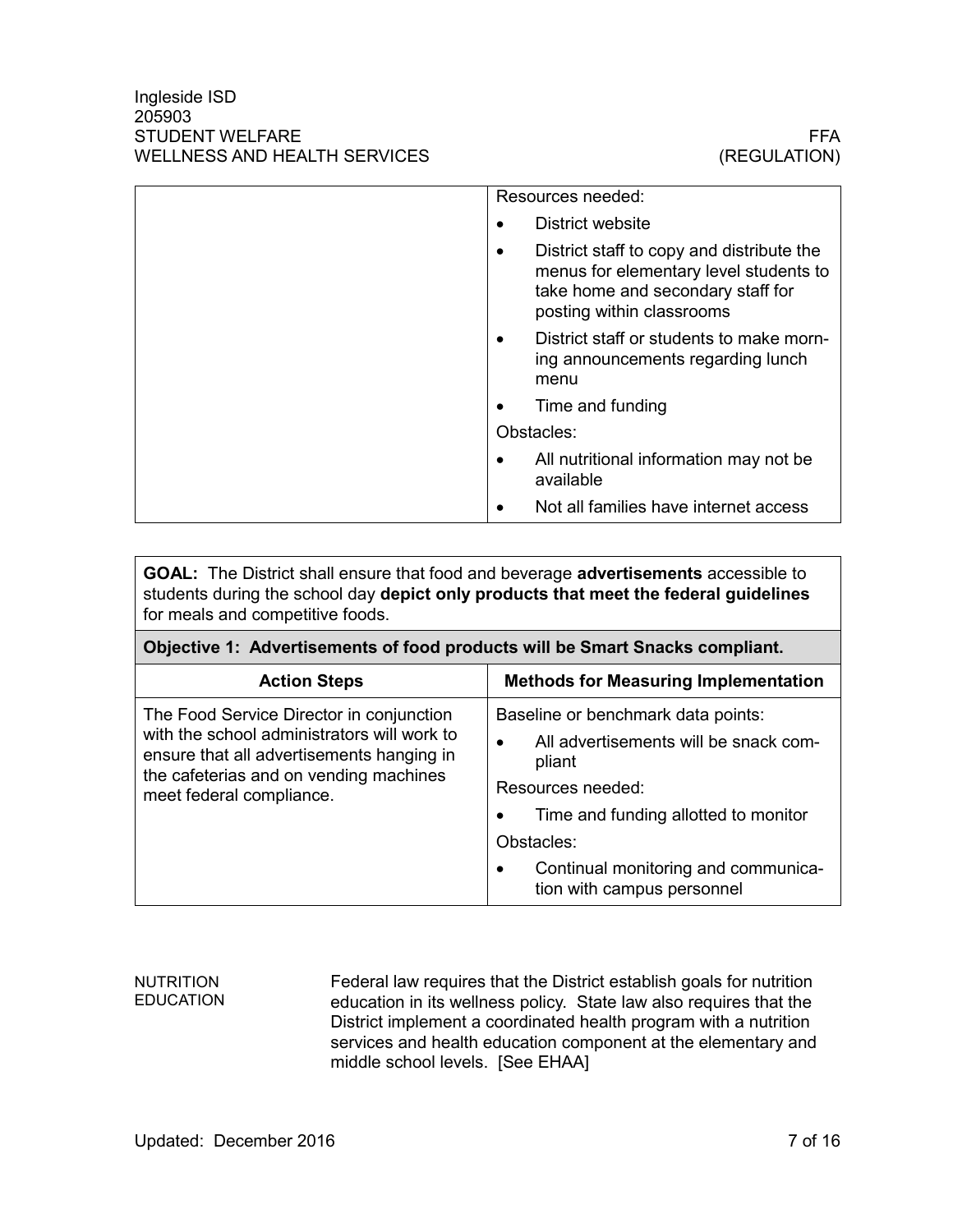The District implemented the nutrition services and health education component through instruction of the TEKS related to nutrition and health and the Bienestar Coordinated School Health (CSH) initiative program. This program is Texas Education Agency (TEA) approved in the District's physical and health education courses. The program was initially designed for physical activity, but has since been enhanced to include health, nutrition, and staff wellness programs. http://www.sahrc.org/health-programs

In accordance with FFA(LOCAL), the District has established the following goal(s) for nutrition education:

**GOAL:** The District shall deliver **nutrition education** that fosters the adoption and maintenance of healthy eating behaviors.

**Objective 1: All students are required to complete one-half credit of health education as an elective as part of their high school graduation plan. Health education is offered as a one-half credit at both the junior high and the high school level.**

| <b>Action Steps</b>                                                           | <b>Methods for Measuring Implementation</b>                      |
|-------------------------------------------------------------------------------|------------------------------------------------------------------|
| The District has determined that health edu-                                  | Baseline or benchmark data points:                               |
| cation is a required course in the develop-<br>ment of the student schedule.  | All students will successfully complete<br>health as an elective |
|                                                                               | Resources needed:                                                |
| Health is to be offered at the junior high and<br>high school as an elective. | Certified staff to teach the course<br>$\bullet$                 |
|                                                                               | Counselors to ensure schedules are<br>appropriately completed    |
|                                                                               | Curriculum                                                       |
|                                                                               | Time and funding                                                 |
|                                                                               | Obstacles:                                                       |
|                                                                               | Students may be reluctant to take a<br>health class              |

**Objective 2: All students in grades K – 8 will be enrolled in physical education or athletic courses where nutrition education is provided.**

| <b>Action Steps</b>                                                                                                                              | <b>Methods for Measuring Implementation</b>                                                                                                |
|--------------------------------------------------------------------------------------------------------------------------------------------------|--------------------------------------------------------------------------------------------------------------------------------------------|
| The District has determined that physical<br>education is a required course in the devel-<br>opment of elementary and middle school<br>students. | Baseline or benchmark data points:<br>All students will successfully complete<br>$\bullet$<br>the required physical education<br>course(s) |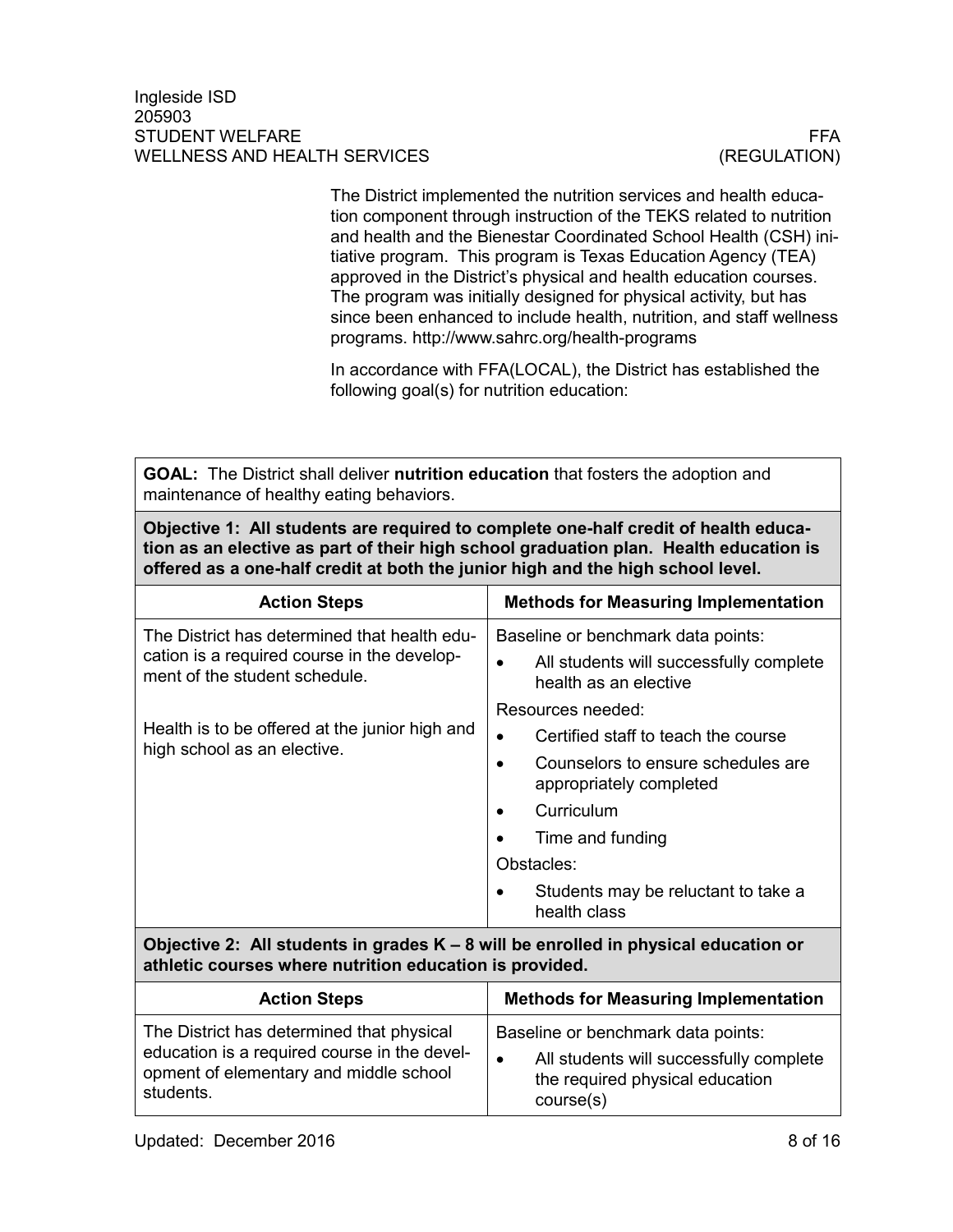| Physical Education and courses that meet<br>the physical education criteria are to be of-<br>fered at the high school for the required 1 $\frac{1}{2}$<br>credit and as additional electives. | Resources needed:                                                                                                                                    |  |
|-----------------------------------------------------------------------------------------------------------------------------------------------------------------------------------------------|------------------------------------------------------------------------------------------------------------------------------------------------------|--|
|                                                                                                                                                                                               | Appropriate staff to teach the course<br>٠                                                                                                           |  |
|                                                                                                                                                                                               | Counselors to ensure schedules are<br>$\bullet$<br>appropriately completed                                                                           |  |
|                                                                                                                                                                                               | Curriculum<br>$\bullet$                                                                                                                              |  |
|                                                                                                                                                                                               | Time and funding                                                                                                                                     |  |
|                                                                                                                                                                                               | Obstacles:                                                                                                                                           |  |
|                                                                                                                                                                                               | Nutrition education is only a minimal<br>$\bullet$<br>part of the Texas Essential Knowledge<br>and Skills (TEKS) for physical educa-<br>tion courses |  |

**GOAL:** The District shall make nutrition education a District-wide priority and **shall integrate nutrition education into other areas of the curriculum**, as appropriate.

**Objective 1: District staff will integrate nutrition education information when appropriate.**

| <b>Action Steps</b>                                   | <b>Methods for Measuring Implementation</b>                                                       |
|-------------------------------------------------------|---------------------------------------------------------------------------------------------------|
| Identify appropriate events at which nutrition        | Baseline or benchmark data points:                                                                |
| education could be promoted.<br><b>Health Classes</b> | The names of the events during the<br>year at which nutrition education is                        |
| High School Class – Principles of<br>Human Services.  | communicated or distributed<br>Resources needed:                                                  |
| Grade 6 science class                                 | Curriculum                                                                                        |
| Health Science 1 course @ high                        | Materials, Supplies                                                                               |
| school<br>Biology course @ high school                | Appropriate school district personnel<br>and/or Texas A&M AgriLife Extension<br>Service personnel |
|                                                       | Time and funding                                                                                  |
|                                                       | Obstacles:                                                                                        |
|                                                       | Ability to find additional time within the<br>framework of existing required curricu-<br>lum      |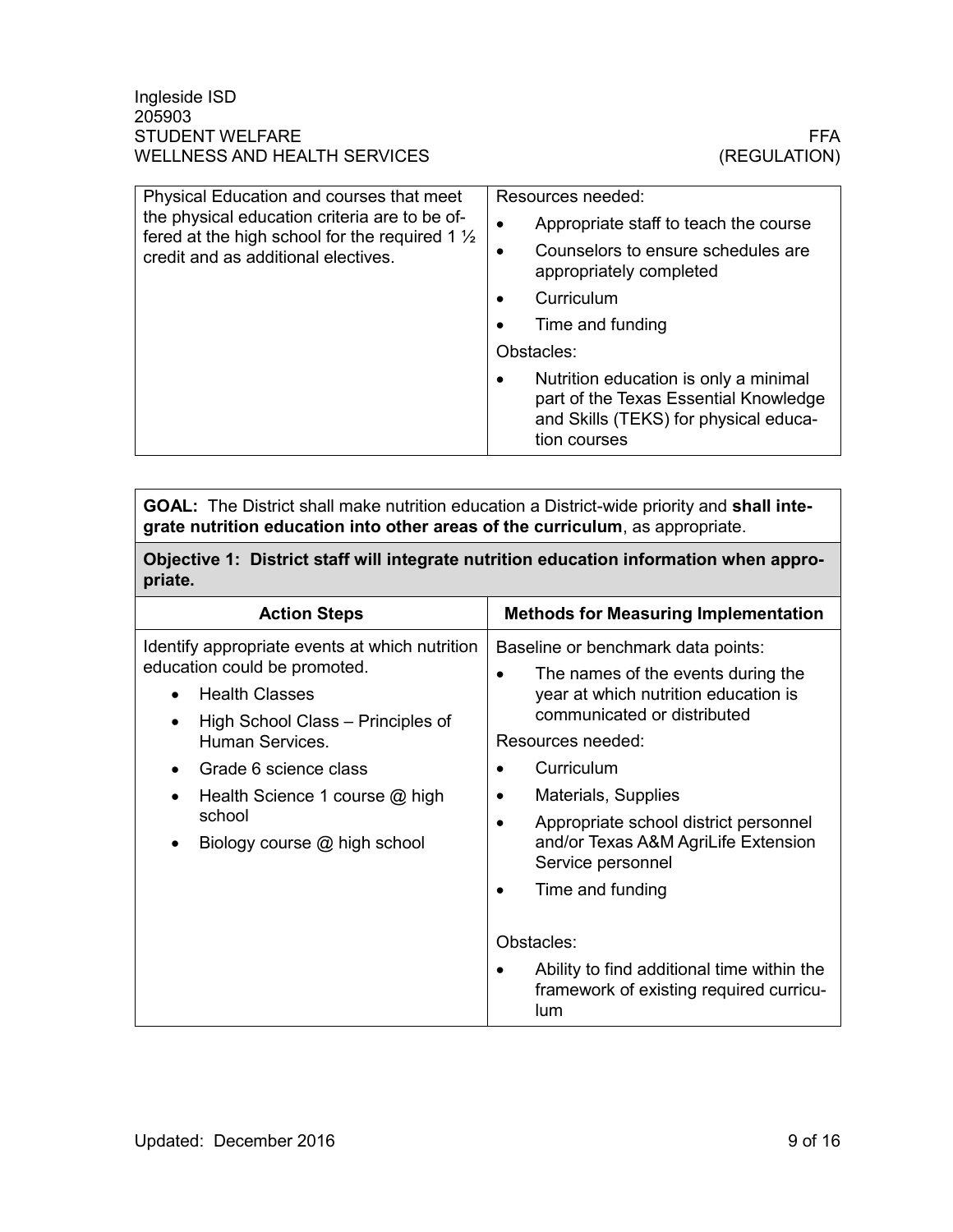П

| Objective 2: All students will have access to drinking water during the school day. |                                                                                           |
|-------------------------------------------------------------------------------------|-------------------------------------------------------------------------------------------|
| <b>Action Steps</b>                                                                 | <b>Methods for Measuring Implementation</b>                                               |
| Encourage students to carry personally<br>owned water bottles at all times.         | Baseline or benchmark data points:                                                        |
|                                                                                     | Documentation in the school handbook<br>that water is allowable                           |
| Provide access to water in cafeterias and in                                        | Resources needed:                                                                         |
| hallways.                                                                           | Easily accessible water fountains<br>$\bullet$                                            |
|                                                                                     | Signs in locations (such as near elec-<br>tronic devices) where water is not al-<br>lowed |
|                                                                                     | Obstacles:                                                                                |
|                                                                                     | Students must be provided access to<br>water fountains if containers are una-<br>vailable |
|                                                                                     | Students need to be educated about<br>proper cleaning of personal containers              |
|                                                                                     | Time and funding                                                                          |

**GOAL:** The District shall provide **professional development** so that teachers and other staff responsible for the nutrition education program are adequately prepared to effectively deliver the program.

**Objective 1: Campus administrators in conjunction with their staff determine appropriate professional development for employees responsible for nutrition education.**

| <b>Action Steps</b>                                                                                                           | <b>Methods for Measuring Implementation</b>                                                                  |
|-------------------------------------------------------------------------------------------------------------------------------|--------------------------------------------------------------------------------------------------------------|
| Determine staff involved in the nutrition edu-<br>cation program and the appropriate profes-<br>sional development necessary. | Baseline or benchmark data points:                                                                           |
|                                                                                                                               | Travel forms that provide information<br>regarding training attended                                         |
|                                                                                                                               | Resources needed:                                                                                            |
|                                                                                                                               | Approved time for staff to attend pro-<br>fessional development                                              |
|                                                                                                                               | Time and funding                                                                                             |
|                                                                                                                               | Obstacles:                                                                                                   |
|                                                                                                                               | Nutrition education is only one of many<br>$\bullet$<br>facets of the required professional de-<br>velopment |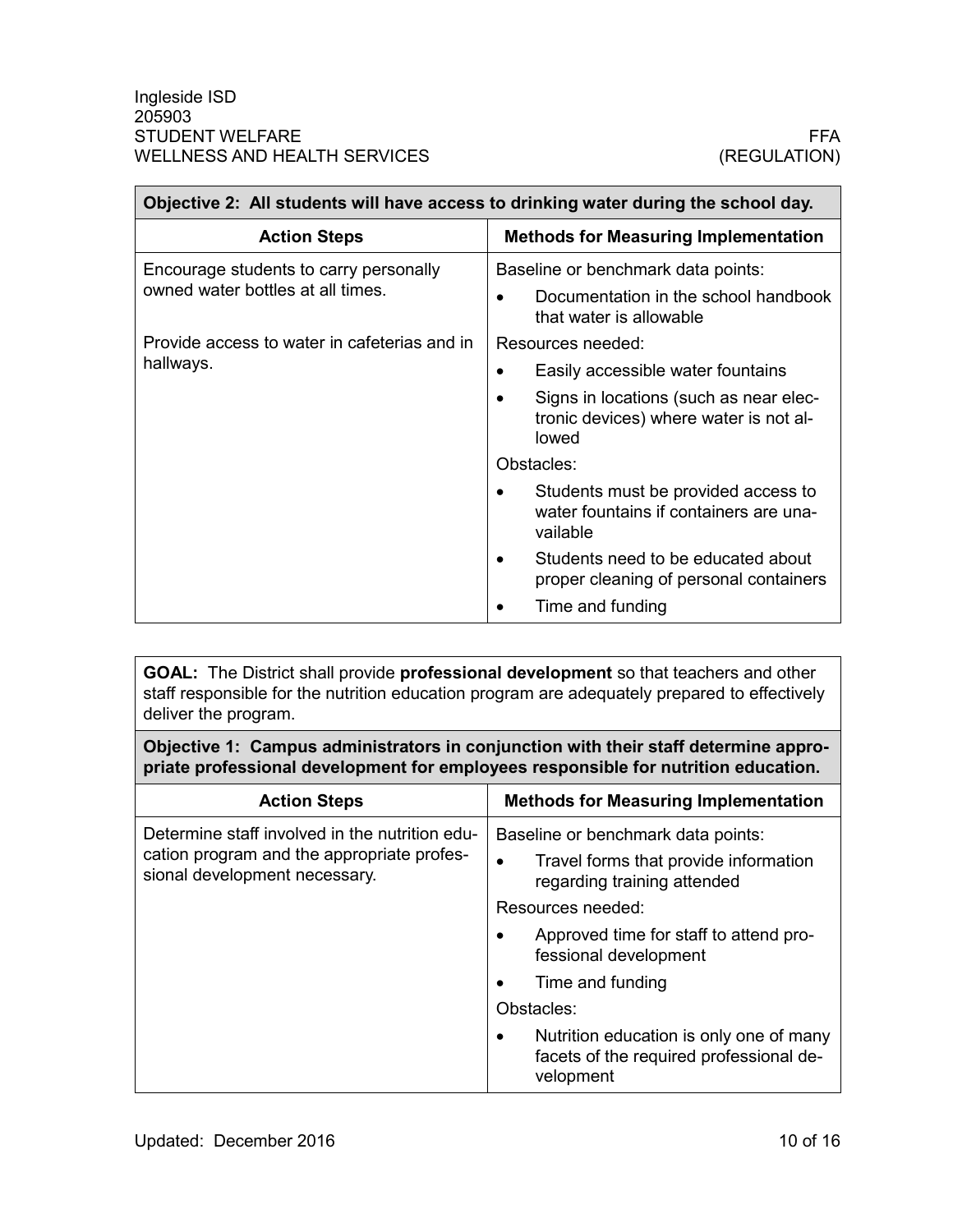The District will implement, in accordance with law, a coordinated health program with physical education and physical activity components and will offer at least the required amount of physical activity for all grades. [See BDF, EHAA, EHAB, and EHAC] PHYSICAL ACTIVITY

> As required by the TEC 28.002(l) –(l-1), the District will meet the required physical activity in elementary school grades by providing at least 30 minutes per day of recess, weather permitting.

> At the middle school level, the District will require students, unless exempted because of illness or disability, to be enrolled in physical education or athletics courses for at least four out of the six semesters in grades six, seven, and eight.

Federal law requires that the District establish goals for physical activity in its wellness policy.

In accordance with FFA(LOCAL), the District has established the following goal(s) for physical activity:

**GOAL:** The District shall provide an environment that fosters **safe, enjoyable, and developmentally appropriate fitness activities** for all students, including those who are not participating in physical education classes or competitive sports.

**Objective 1: Provide a crossing guards where students are encouraged to safely walk or bike to school.**

| <b>Action Steps</b>                                                                                                                   | <b>Methods for Measuring Implementation</b>                                                                                                                                                 |
|---------------------------------------------------------------------------------------------------------------------------------------|---------------------------------------------------------------------------------------------------------------------------------------------------------------------------------------------|
| In conjunction with the school administra-<br>tors, evaluate the need for a crossing guard.<br>Crossing guard at Main and 4th Street. | Baseline or benchmark data points:<br>The location of crossing guard<br>٠<br>Resources needed:<br>Staff to perform extra duties<br>$\bullet$<br>Time and funding<br>$\bullet$<br>Obstacles: |
|                                                                                                                                       | Staff may not want to perform this duty<br>$\bullet$                                                                                                                                        |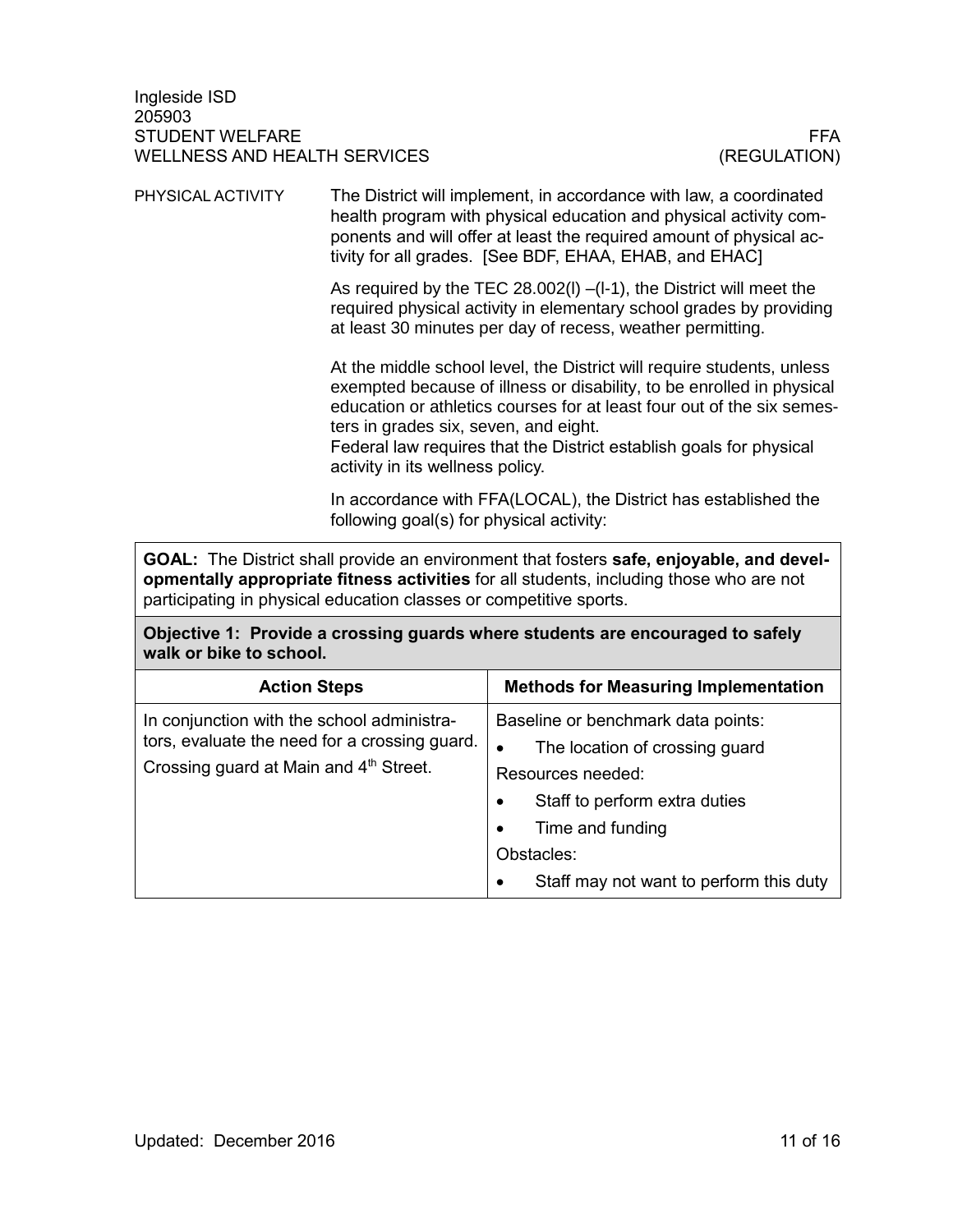**GOAL:** The District shall provide appropriate **staff development** and encourage teachers to integrate physical activity into the academic curriculum where appropriate.

**Objective 1: Provide appropriate information to staff regarding the benefits of physical activity breaks for students.**

| <b>Action Steps</b>                                                        | <b>Methods for Measuring Implementation</b>                                                                                                                                                                                                             |
|----------------------------------------------------------------------------|---------------------------------------------------------------------------------------------------------------------------------------------------------------------------------------------------------------------------------------------------------|
| Gather information to provide to campus ad-<br>ministrators and all staff. | Baseline or benchmark data points:<br>All staff will be provided information<br>$\bullet$<br>Resources needed:<br>Data regarding benefits of activity<br>$\bullet$<br>Time and funding<br>$\bullet$<br>Obstacles:<br>Reluctance from staff<br>$\bullet$ |

**GOAL:** The District shall make appropriate **before-school and after-school physical activity** programs available and shall encourage students to participate.

**Objective 1: The District will implement a before or after school physical activity program each year.** 

| <b>Action Steps</b>                                                       | <b>Methods for Measuring Implementation</b>            |
|---------------------------------------------------------------------------|--------------------------------------------------------|
| Identify campuses currently offering pro-<br>grams.                       | Baseline or benchmark data points:<br>Programs offered |
| Summer Track (all levels)<br>$\bullet$                                    | Resources needed:                                      |
| <b>Summer Athletic Camps</b><br>$\bullet$<br>Athletics (Grades 7-12)<br>٠ | Staff and volunteers to provide super-<br>٠<br>vision  |
| Summer Strength and Conditioning<br>$\bullet$                             | Time and funding                                       |
| grades 7-12                                                               | Obstacles:<br>Staffing                                 |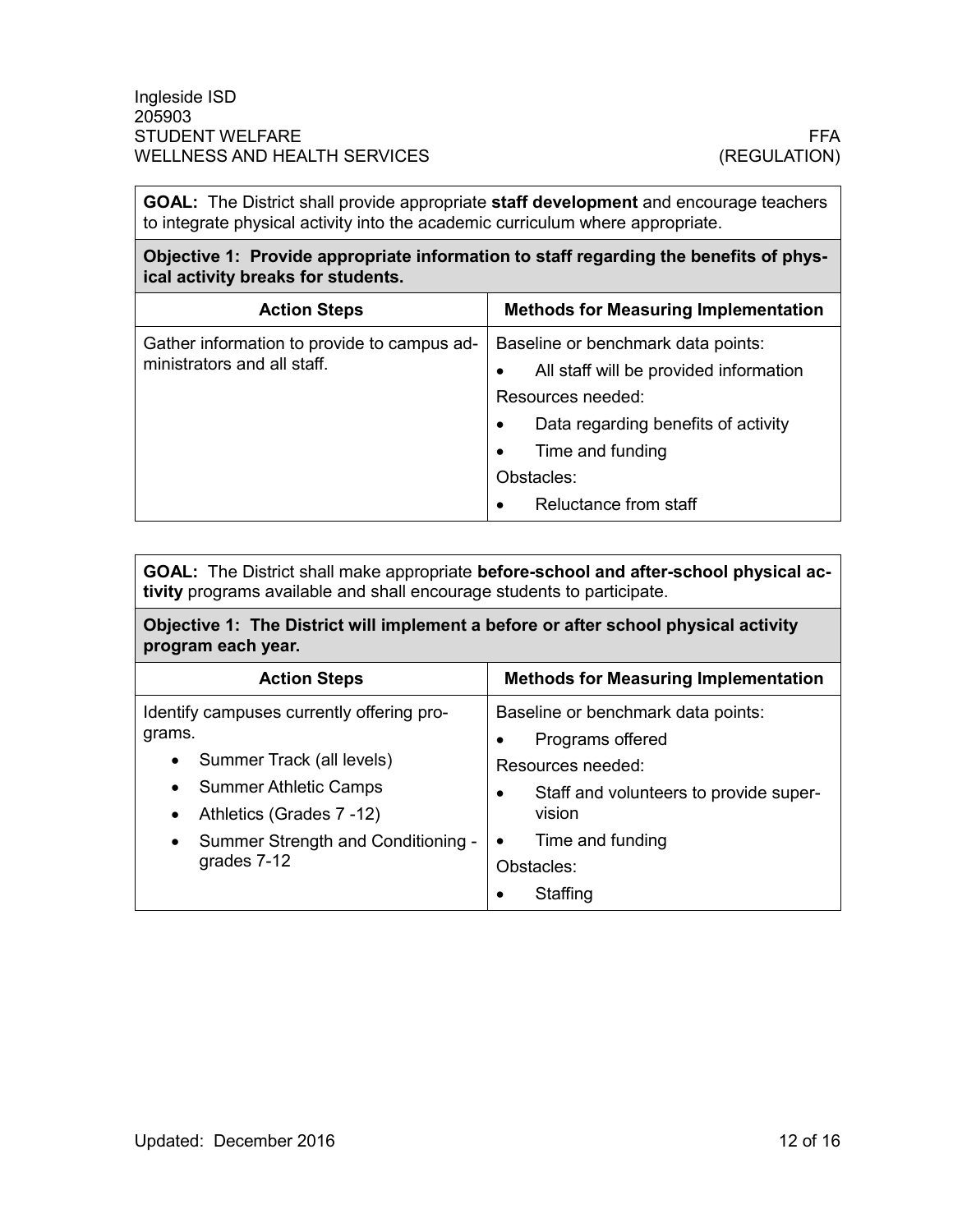**GOAL:** The District shall make appropriate **training and other activities available to District employees** in order to promote enjoyable, life-long physical activity for District employees and students.

**Objective 1: The District offers health insurance which provides for wellness physicals, various health tests, and on-line health assessments.** 

| <b>Action Steps</b>                    | <b>Methods for Measuring Implementation</b> |
|----------------------------------------|---------------------------------------------|
| Inform employees of available health   | Baseline or benchmark data points:          |
| screenings and wellness opportunities. | Provide information to all employees<br>٠   |
| <b>TRS Care Correspondence</b>         | Resources needed:                           |
|                                        | District provided email.<br>٠               |
|                                        | Time and funding<br>$\bullet$               |
|                                        | Obstacles:                                  |
|                                        | Lack of participation<br>٠                  |

**GOAL:** The District shall **encourage parents to support their children's participation**, to be active role models, and to include physical activity in family events.

**Objective 1: At least one campus will offer daily, weekly, or annual events that involve physical activity which includes both parents and students.**

| <b>Action Steps</b>                                                         | <b>Methods for Measuring Implementation</b>                                                                                                                             |
|-----------------------------------------------------------------------------|-------------------------------------------------------------------------------------------------------------------------------------------------------------------------|
| Gather information from campus administra-<br>tors and identify events.     | Baseline or benchmark data points:<br>Self-reports from campus administra-<br>$\bullet$<br>tors                                                                         |
| <b>Elementary Campuses Field Days</b><br>٠<br><b>College Rally BSE</b><br>٠ | Resources needed:<br>Informational materials<br>$\bullet$<br>Time and funding<br>$\bullet$<br>Obstacles:<br>Staff time<br>$\bullet$<br>Participation rates<br>$\bullet$ |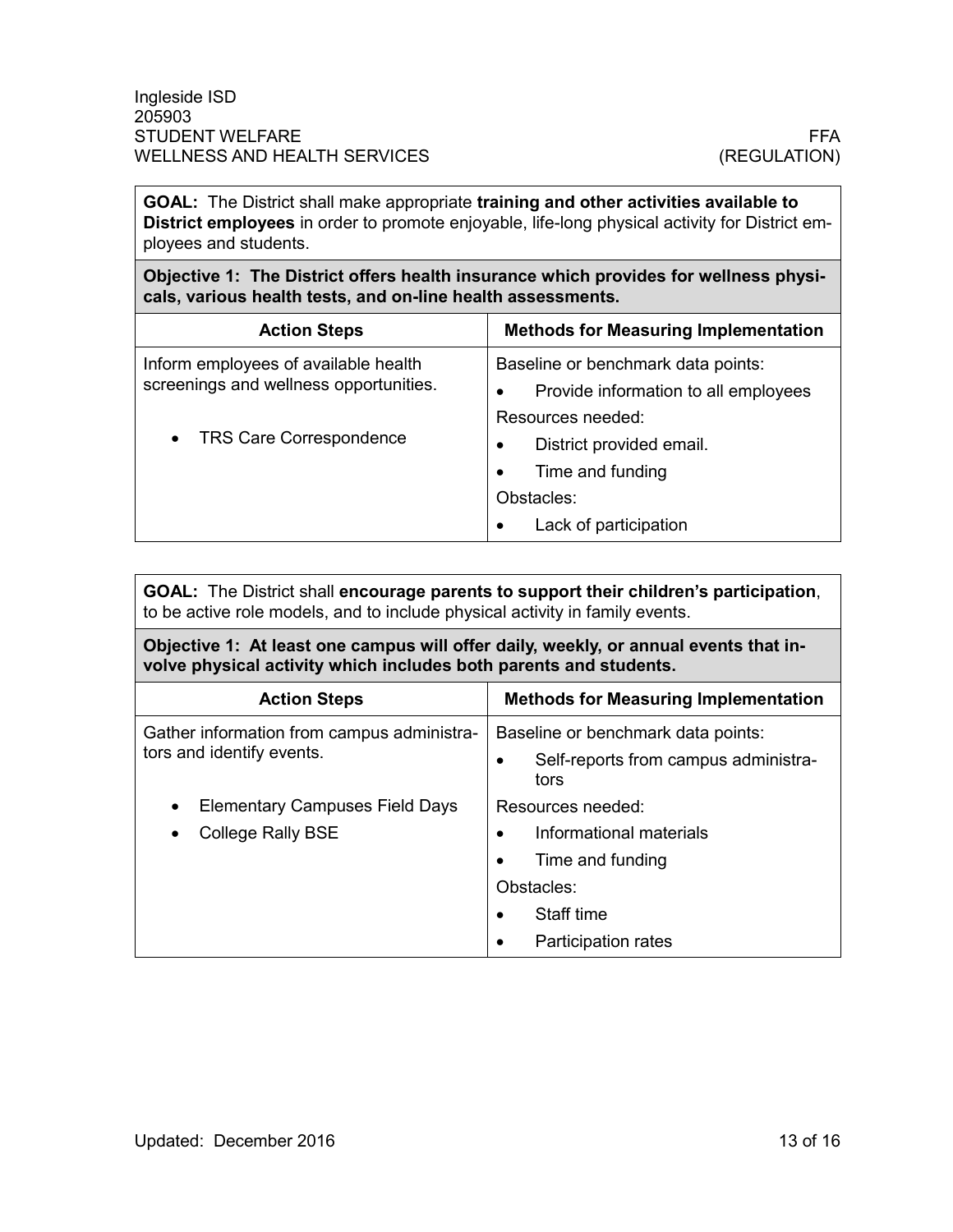**GOAL:** The District shall **encourage students, parents, staff, and community members to use the District's recreational facilities**, such as track, playgrounds, and the like, that are available for use outside of the school day.

**Objective 1: Inform the community of the facilities that are available for use outside of the school day.**

| <b>Action Steps</b>                                                                                                                                     | <b>Methods for Measuring Implementation</b>                                                                                                                                                                           |
|---------------------------------------------------------------------------------------------------------------------------------------------------------|-----------------------------------------------------------------------------------------------------------------------------------------------------------------------------------------------------------------------|
| Develop and share information regarding<br>availability of District facilities for recrea-<br>tional use to include school grounds and<br>school track. | Baseline or benchmark data points:<br>Website postings<br>Resources needed:<br>Listing of the types and locations of fa-<br>$\bullet$<br>cilities<br>Time and funding<br>$\bullet$<br>Obstacles:<br>Availability<br>٠ |

### **Objective 2: The District provides opportunities involving physical activities available beyond the school year.**

| <b>Action Steps</b>                                                   | <b>Methods for Measuring Implementation</b>                        |
|-----------------------------------------------------------------------|--------------------------------------------------------------------|
| Summer camps-volleyball, basketball, track,<br>baseball, cheerleading | Baseline or benchmark data points:<br>Website posting<br>$\bullet$ |
|                                                                       | Resources needed:                                                  |
|                                                                       | Computer Program for design layout                                 |
|                                                                       | Time and funding                                                   |
|                                                                       | Obstacles:                                                         |
|                                                                       | Not all families can afford the fees                               |
|                                                                       |                                                                    |

#### SCHOOL-BASED **ACTIVITIES**

Federal law requires that the District establish goals for other school-based activities in its wellness policy to promote student wellness.

In accordance with FFA (LOCAL), the District has established the following goal(s) as part of its student wellness policy to create an environment conducive to healthful eating and physical activity and to promote and express a consistent wellness message.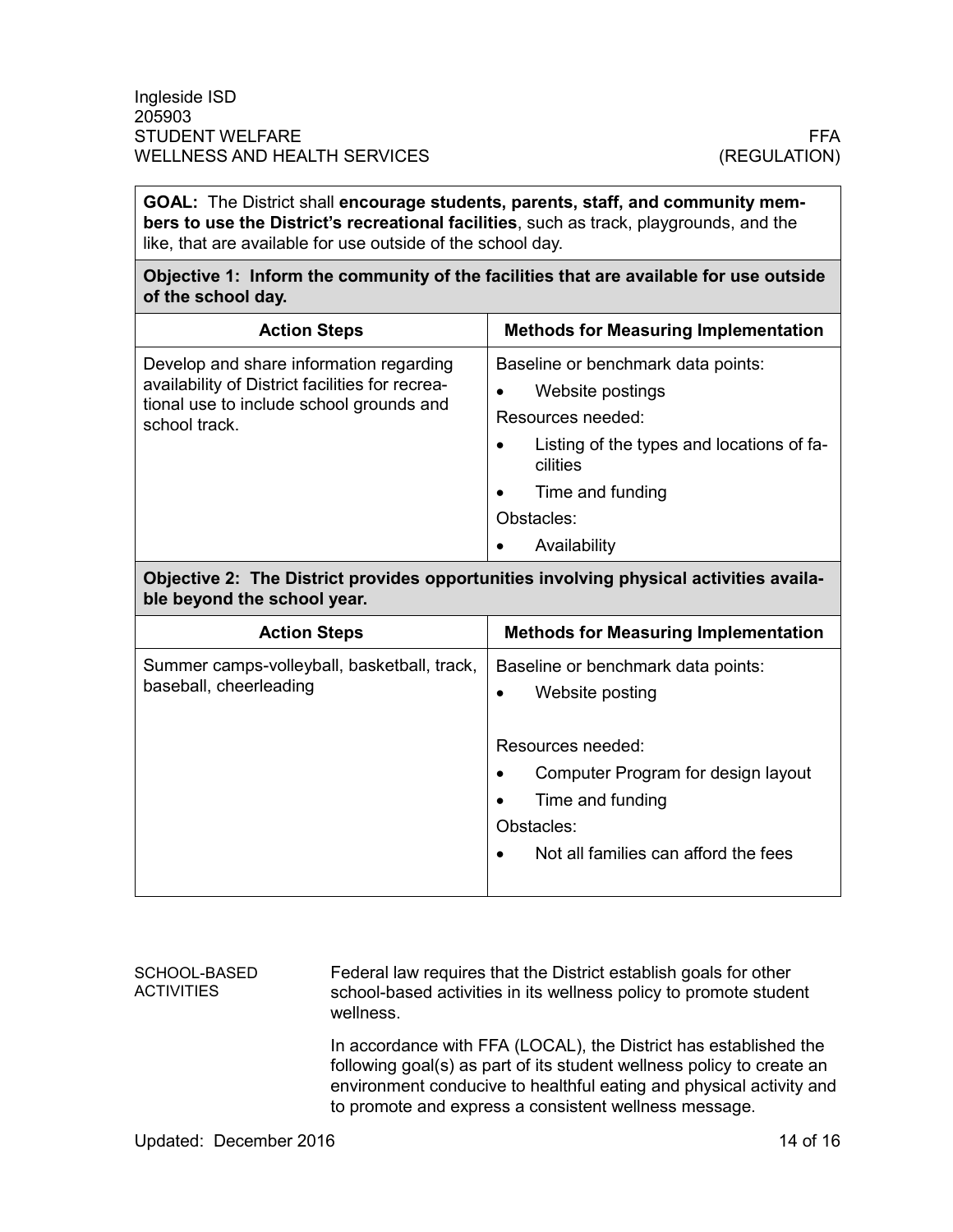| GOAL: The District shall allow sufficient time for students to eat meals in cafeteria fa-<br>cilities that are clean, safe, and comfortable.                    |                                                                            |
|-----------------------------------------------------------------------------------------------------------------------------------------------------------------|----------------------------------------------------------------------------|
| Objective 1: All campuses will build their master schedules to allow for at least a 30<br>minute lunch period. Breakfast is provided prior to the morning bell. |                                                                            |
| <b>Action Steps</b>                                                                                                                                             | <b>Methods for Measuring Implementation</b>                                |
| Work with campus administrators to ensure<br>timeframes meet this objective.                                                                                    | Baseline or benchmark data points:<br>All campuses will provide ample time |
| Custodians are provided to clean the dining                                                                                                                     | Resources needed:<br>Time and funding<br>$\bullet$                         |
| areas and school nutrition employees clean<br>the kitchen facilities.                                                                                           | Obstacles:<br>Master schedules incorporate the en-<br>$\bullet$            |
| Administrators and teachers will provide su-<br>pervision during meal times.                                                                                    | tire day including lunch<br>Staff may be reluctant to perform duty<br>٠    |

**GOAL:** The District shall **promote wellness for students and their families** at suitable District and campus activities.

**Objective 1: The District will provide funding for Smart Snack compliance during the first administration of the state mandated assessments as well as the Bilingual Summer School program in the summer.**

| <b>Action Steps</b>                                                                                                                                                                                   | <b>Methods for Measuring Implementation</b>                                                                                                                                                                        |
|-------------------------------------------------------------------------------------------------------------------------------------------------------------------------------------------------------|--------------------------------------------------------------------------------------------------------------------------------------------------------------------------------------------------------------------|
| Provide a list of snacks and funding<br>amounts to each campus administrator and<br>the Director of Special Programs so they<br>can order the compliant snacks for testing<br>and the summer program. | Baseline or benchmark data points:<br>Adherence to the Smart Snacks crite-<br>ria<br>Resources needed:<br>Time and funding<br>Obstacles:<br>Coordinating all the desired snacks in<br>$\bullet$<br>a timely manner |

**Objective 2: Campus and classroom celebrations are allowed but are encouraged to be held after the designated lunch time.**

| <b>Action Steps</b>                                                                                                                                                     | <b>Methods for Measuring Implementation</b>                                     |
|-------------------------------------------------------------------------------------------------------------------------------------------------------------------------|---------------------------------------------------------------------------------|
| Campus administrators should be cognizant<br>of such celebrations and encourage after-<br>noon celebrations so that students have al-<br>ready consumed a healthy meal. | Baseline or benchmark data points:<br>Staff/faculty buy-in<br>Resources needed: |